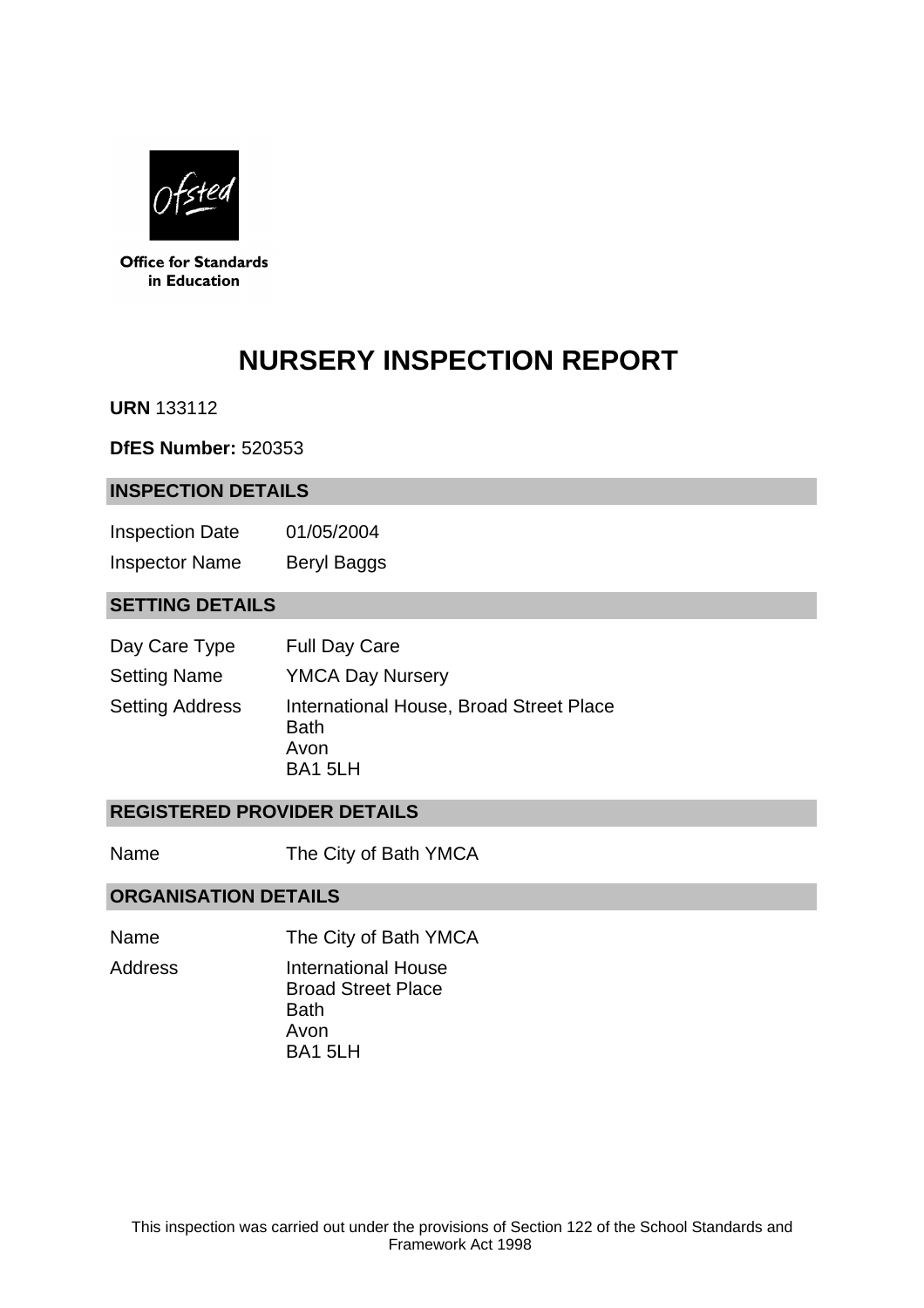## **ABOUT THE INSPECTION**

The purpose of this inspection is to assure government, parents and the public that the nursery education for funded three and four year old children is of an acceptable quality. Inspection of nursery education also identifies strengths and weaknesses so that providers can improve the quality of educational provision and help children to achieve the early learning goals (elgs) by the end of the Foundation Stage. This inspection report must be made available to all parents.

If the setting has been inspected previously, an action plan will have been drawn up to tackle issues identified. This inspection, therefore, must also assess what progress has been made in the implementation of this plan.

#### **Information about the setting**

YMCA Day Nursery is sited within the Bath YMCA building and is registered for full day care for a maximum of 20 children under the age of 5 years, with a maximum of six children aged between 18 months and two vears.

Sessions are from 08.30 to 17.30, Monday to Friday all year round, excluding Bank holidays and certain days between Christmas and New Year. There are different sessions available throughout the day. It serves families from the city and those coming to work in Bath.

The nursery has sole use of its self contained rooms and uses the gym hall within the building for physical play sessions. Meals and food are provided by the on-site restaurant kitchen. There is an enclosed outside play space with paved and safety surfaces of which the nursery has sole use.

There are 45 children on roll of whom 13 three-year-olds and seven four-year-olds receive nursery education grant. The setting supports children with special educational needs and English as an additional language.

There are six staff and a manager all of whom are qualified or working towards a level three qualification in childcare and education. The nursery is supported by the Early Years Development and Childcare Partnership.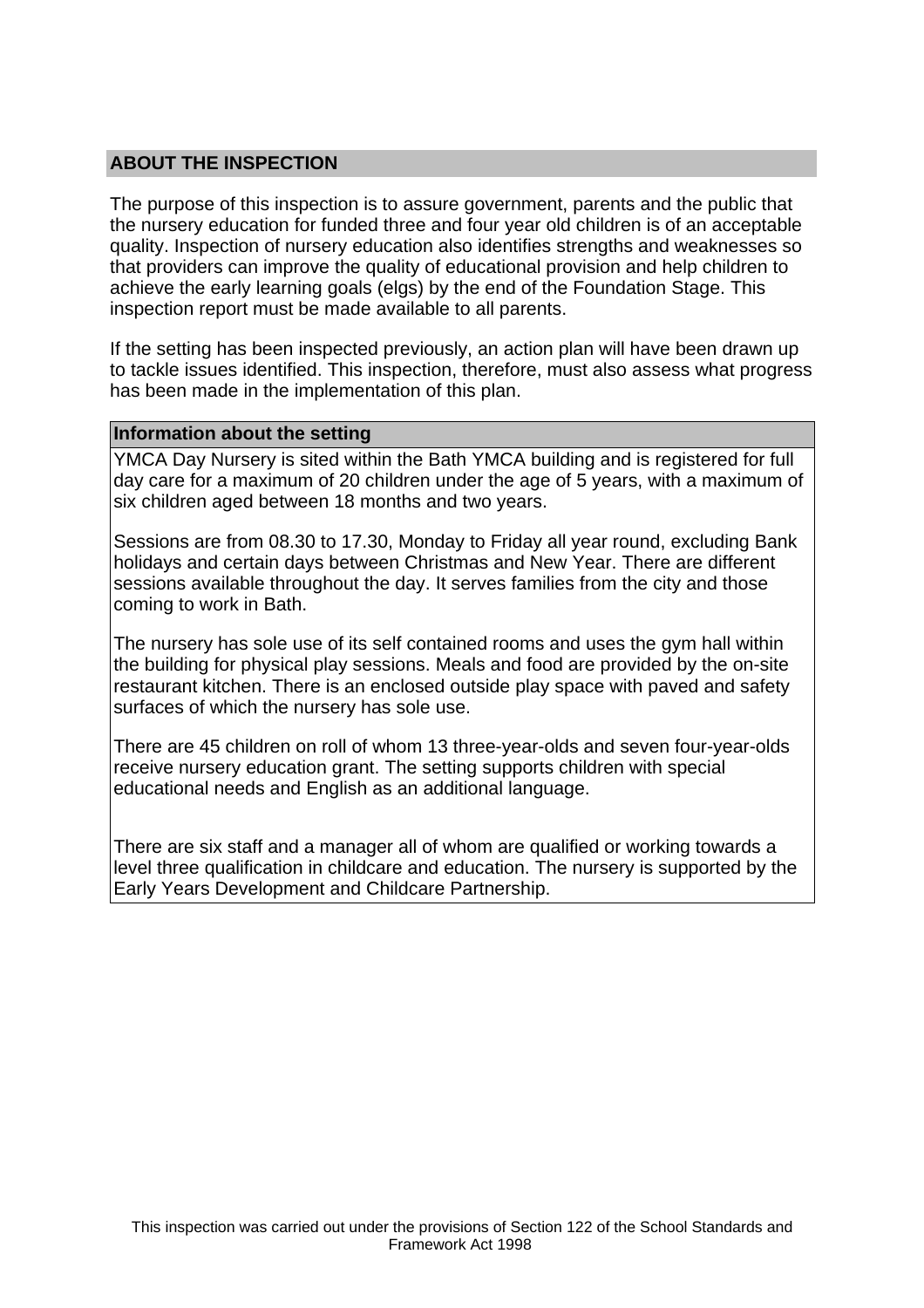# **INSPECTION OF THE NURSERY EDUCATION PROVISION FOR FUNDED THREE AND FOUR YEAR OLDS.**

# **How effective is the nursery education?**

Children are making generally good progress towards the early learning goals.

Teaching is generally good. Staff hold books so children can see and give children time to think. Children are challenged using the programmable toy 'roamer' and in pre-school games. Support to children with special educational needs or who have English as an additional language is good, using some of a child's home language in the nursery to provide links with English. Behaviour is well managed with staff understanding why children behave poorly. The limited planning and staff understanding of all the learning potential of an activity restricts children's learning such as counting, phonics and general knowledge when the main focus of the activity is physical development. Some activities are not prepared well, such as painting a cow and dairy tasting, with no link through story or information at whole group time. Although staff are usually very involved in play, this was not consistent during the nursery day.

Leadership and management is generally good. They have worked well to develop an outside play area, and to encourage training and development in all staff. They have identified that improvement is needed to make the literacy area more inviting, to develop a writing area and clarify the role of the special needs co-ordinator. The deputy is aware of some of the weaknesses in activities and is working to increase the skills of staff in this area, but planning is not currently monitored.

Partnership with parents is generally good. Parents are provided with good information about the nursery. The early learning goals and policies are included in the brochure and displays show children's work. Rotas have been devised to ensure parents meet all staff during the week. Parents have free access to the comments books and can add their own remarks. Parents are not informed in advance of topics or activities and do not have access to displays showing what children learn from play.

## **What is being done well?**

- Children are happy, excited, curious and eager to learn.
- Physical play is planned everyday.
- Individual support to children with special educational needs or who use English as an additional language is effective.
- The display of examples of children's work each day informs parents about children's activities.
- Children talk to each other about what they are doing, have good opportunities to explore and investigate and use their senses.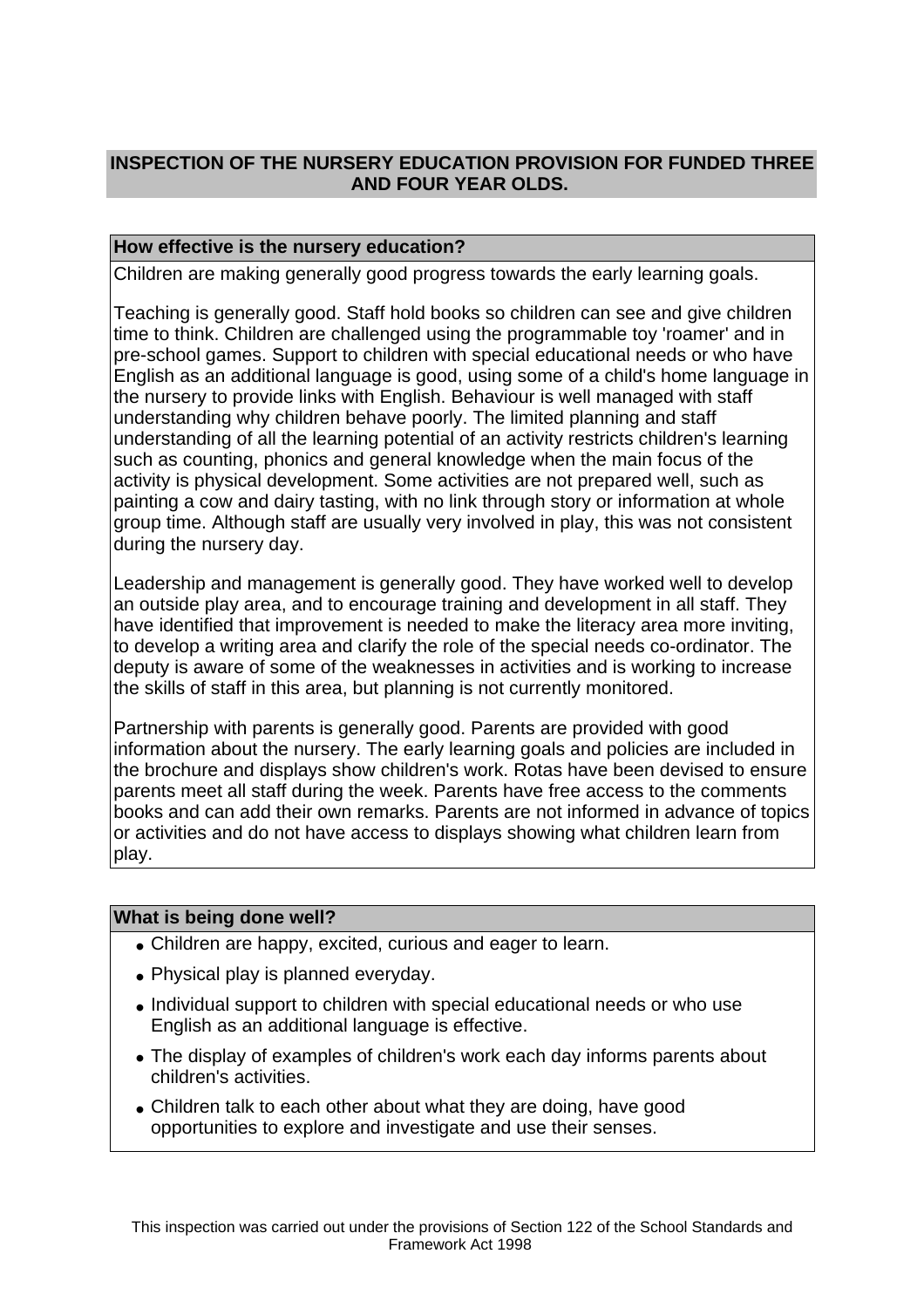## **What needs to be improved?**

- staff understanding of all the learning potential from children's activities, ensuring the full range is identified and promoted in children's play, and consistency of staff involvement in children's play at all times, ensuring the adult role is clear from the plans
- the literacy area to make it more attractive to children, encourage them to choose books independently, considering writing resources and adult involvement
- the monitoring of planning before putting it into practice to ensure all learning potential is identified and staff are confident in their role
- the parents involvement in children's learning to help them understand what children learn through play
- the clarification of the role of Special Educational Needs Co-ordinator.

#### **What has improved since the last inspection?**

Progress since the last inspection is generally good. The last inspection was in June 2000 and two points for development were raised:

Continue to develop manageable planning systems. Include details of how activities will be modified for children who learn more quickly or slowly.

Planning has been delegated to prevent this becoming unmanageable for the deputy. Planning sheets now include extension or support ideas for more and less able children but putting this into practice is not consistent across all staff.

Ensure that there are more planned opportunities for children to investigate, explore and question why things happen and how things work.

Children explore a wide range of objects and materials including sand, water, life cycles of frogs and butterflies and watch beans growing into plants. They observe worms in an accessible wormery. Staff talk to children and encourage their questions about what they see and feel. Knowledge and Understanding of the World has been judged as very good at this inspection.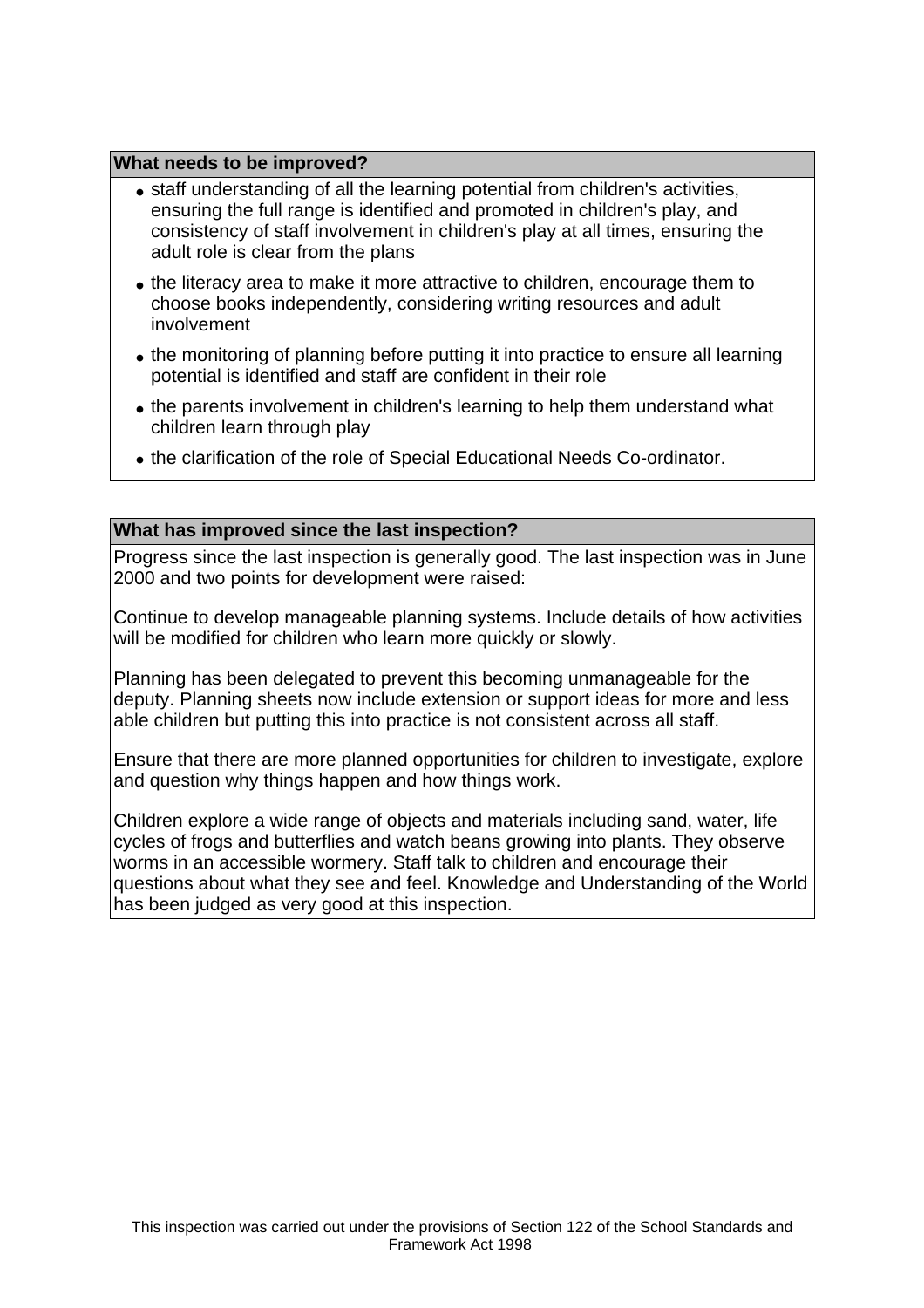# **SUMMARY OF JUDGEMENTS**

## **PERSONAL, SOCIAL AND EMOTIONAL DEVELOPMENT**

Judgement: Generally Good

Children are interested and eager to learn. They speak in a familiar group and sit quietly when appropriate. They are aware of their own needs and ask for help from adults. They form good relationships. They behave well and are learning right from wrong. They see from the books and play materials the needs of different people. Although children can select jigsaws and choose what to play with, opportunities were limited for children to develop independent skills, for example, during snack time.

# **COMMUNICATION, LANGUAGE AND LITERACY**

Judgement: Generally Good

Children talk well in conversation, ask questions and describe what they are doing. They listen to stories well and use books at planned times in the session. Children learn the sounds of letters at the beginning of their names. They write their names on their work and learn the shape of letters. The book corner is not welcoming or comfortable to use. The range of books does not include factual ones. There are no writing materials in the role play area for children to use in their play.

# **MATHEMATICAL DEVELOPMENT**

Judgement: Generally Good

Children count objects well, using one-to-one correspondence. They recognise numbers and use them in their play when programming the 'roamer'. Children play number games including one which includes symbols for addition and subtraction. More able children add numbers together. Children enjoy jigsaws and have many opportunities to sequence pictures and patterns. They use shape to make models and pictures. Their opportunities to count and compare numbers in everyday routines are limited.

# **KNOWLEDGE AND UNDERSTANDING OF THE WORLD**

Judgement: Very Good

Children explore a variety of materials including sand, water, dough, and smelling fruit. They consider changes over time in the life cycle of frogs and caterpillars, and leaves in the autumn. They design and build with duplo, mobilo and junk. Children develop a sense of time talking about changes to them since babyhood and previous events in their lives. They learn about where they live and people who help them. They learn about important special occasions in their own and others' lives.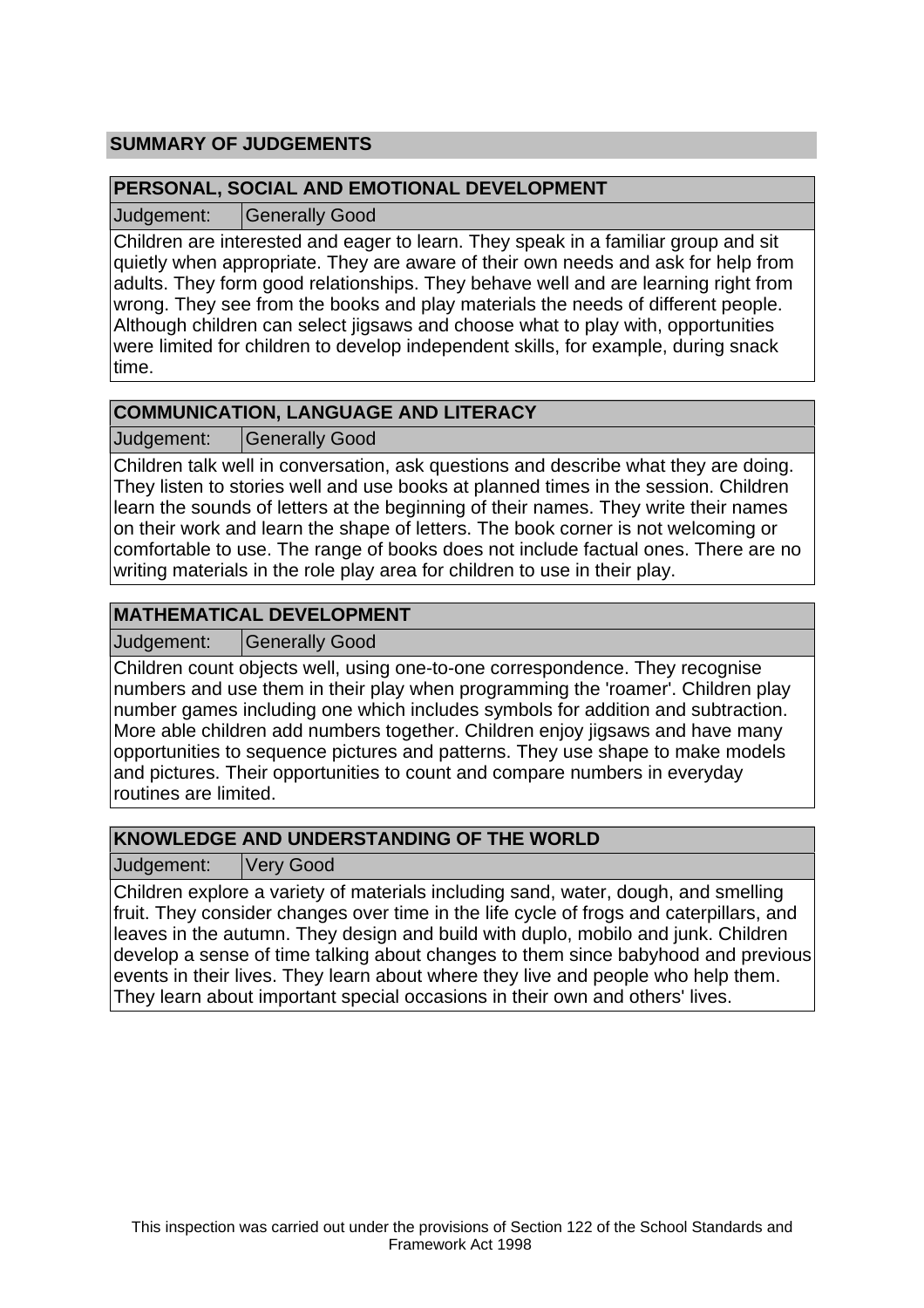# **PHYSICAL DEVELOPMENT**

Judgement: Generally Good

Children move with confidence, climbing, jumping, and running. They generally space out well in circle time. They learn about healthy living and know to wash their hands before snacks and meals. They use tools and equipment with growing skill; pencils, paint brushes and tyres. Children are not developing a sense of safety during large physical play in the gym due to lack of adult involvement.

# **CREATIVE DEVELOPMENT**

Judgement: | Generally Good

Children explore colour and texture in their art and craft, junk modelling, and mixing paints. They have opportunities to listen to music and match movements to what they hear. They use their imagination well in small world toys. They respond clearly to what they smell and see and show delight in what they achieve. Children did not sing during the inspection.

**Children's spiritual, moral, social, and cultural development is fostered appropriately.**